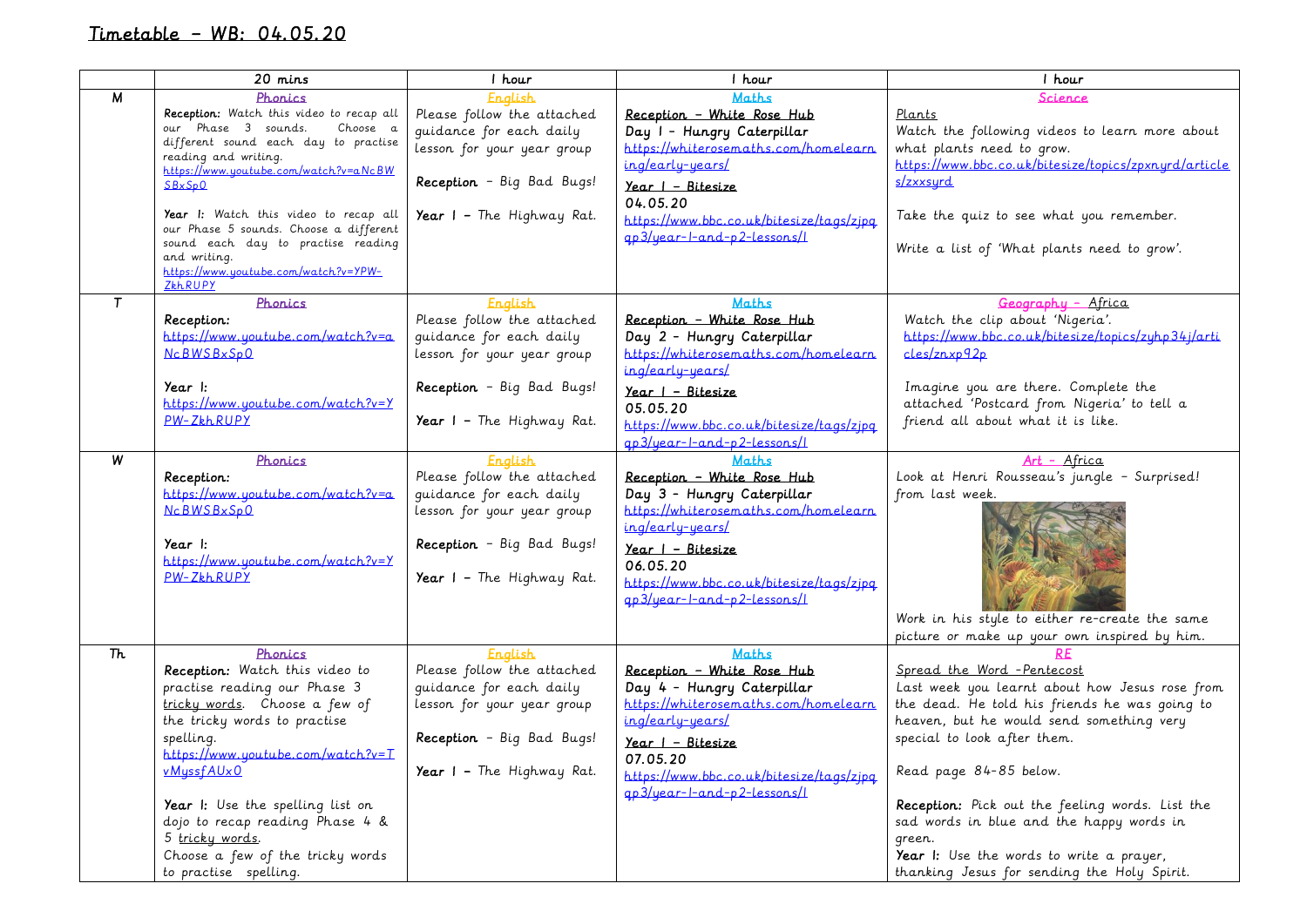| Phonics                          | <u>Enalish</u>             | Maths                                      | <b>PSHE</b>                                     |
|----------------------------------|----------------------------|--------------------------------------------|-------------------------------------------------|
| Spelling Test                    | Please follow the attached | Reception - White Rose Hub                 | Learn about the importance of friendships.      |
| Ask a grown up to test you on 5- | quidance for each daily    | Day 5 - Hungry Caterpillar                 |                                                 |
| 10 words from our spelling list. | lesson for your year group | https://whiterosemaths.com/homelearn       | Follow the lesson plan below to learn about     |
|                                  |                            | <u>ing/early-years/</u>                    | friendships.                                    |
|                                  | Reception - Big Bad Bugs!  | <u> Year I – Bitesize</u>                  | https://www.bbc.co.uk/bitesize/articles/zhmpnrd |
|                                  |                            | 08.05.20                                   |                                                 |
|                                  | Year I - The Highway Rat.  | I https://www.bbc.co.uk/bitesize/tags/zjpq | Complete the activity at the bottom.            |
|                                  |                            | <u>ap3/year-1-and-p2-lessons/l</u>         |                                                 |

Reading: Read for 10 minutes each day. You can access lots of online books on<https://home.oxfordowl.co.uk/>

## Home Learning Tips

LPDS TV has been devised for teachers, parents and children, offering short and simple tips, games and activities to keep children engaged with home learning.

Each episode lasts around 10 minutes and will be available for free on the Learning Excellence YouTube channel and Facebook page on a weekly basis.

Episode Three will go live at **9.30am on Monday 4<sup>th</sup> May** and will feature 'family games to help with maths skills' with Andrew Taylor, 'orienteering around the home' with Glenn Swindlehurst, 'history around the home' with Steven Kenyon and 'quiz time' with Rob Musker. https://www.youtube.com/watch?v=Iozlz-iTbv8